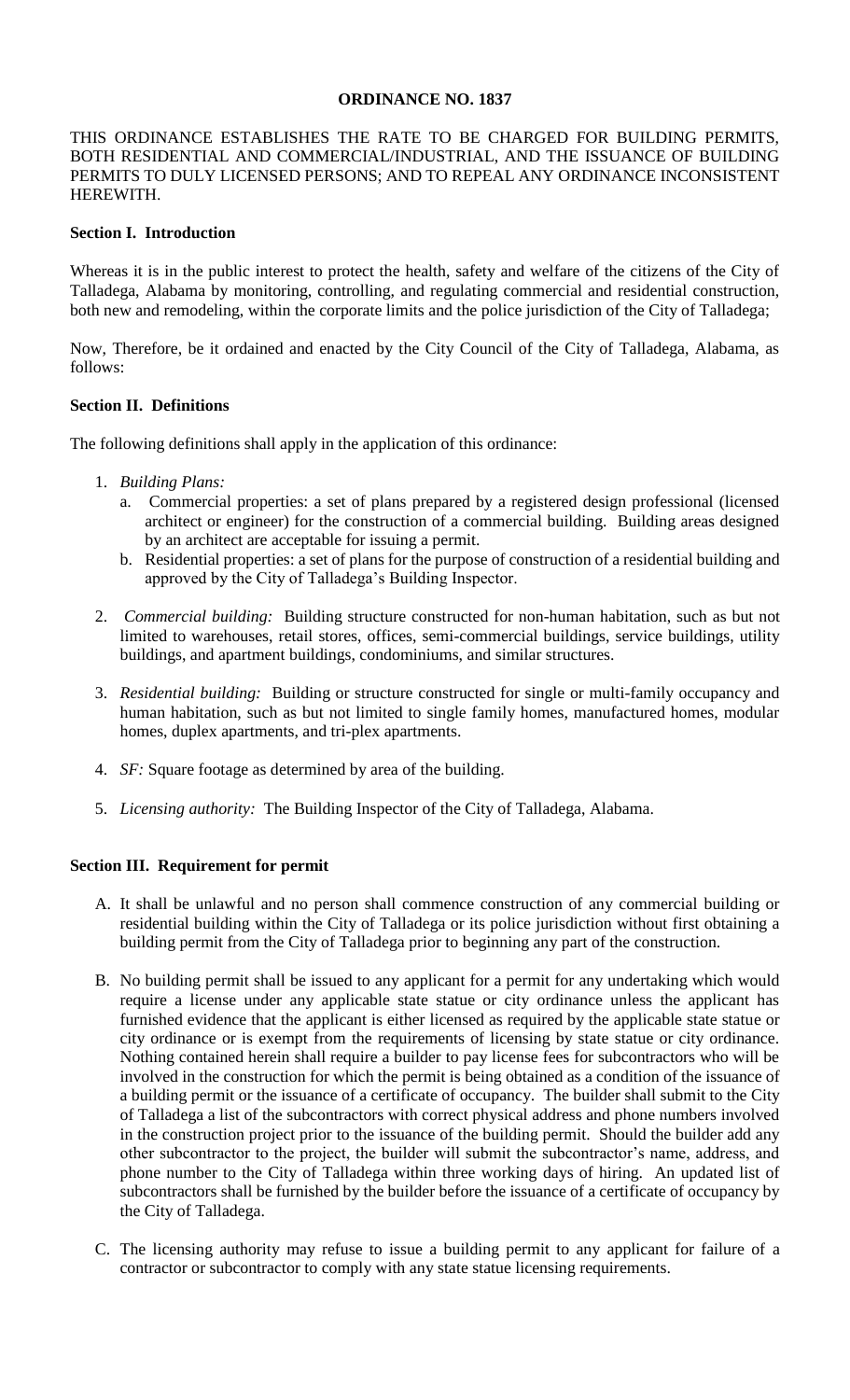### **Section IV. Requirement for license – Contractors and Sub-Contractors**

All contractors, subcontractors, and others performing work or services in the City of Talladega shall purchase a business license with the City of Talladega prior to beginning any work.

# **Section V. Permit Fees**

The following schedules define the rates to be paid for a building construction permit for residential or commercial construction. Permits issued for work in the police jurisdiction will be calculated at one half of the rate. An issuance fee is \$12.00 will be added to each permit. Sites requiring a job board will be charged a \$10.00 fee to cover the cost of the job board.

**Building Permits:** based on gross job cost (materials plus labor). Minimum permit fee shall be \$35.00.

| <b>Permit Type</b>                      | <b>Base</b> | Permit Fee for each additional \$1,000 cost |
|-----------------------------------------|-------------|---------------------------------------------|
| Building, including electrical,         | \$35.00     | Base fee plus \$5.00 for the first \$1000   |
| mechanical (HVAC), roof, siding,        |             | plus \$5.00 for each additional thousand or |
| and cell tower                          |             | fraction thereof to and including           |
|                                         |             | \$100,000;                                  |
|                                         |             |                                             |
|                                         |             | Base fee plus \$500.00 plus \$4.00 for each |
|                                         |             | additional thousand or fraction between     |
|                                         |             | \$101,000 to \$500,000 to and including     |
|                                         |             | \$500,000;                                  |
|                                         |             |                                             |
|                                         |             | Base fee plus \$900.00 plus \$3.00 for each |
|                                         |             | additional thousand or fraction for any     |
|                                         |             | amount greater than \$500,000.              |
| Plumbing                                | \$35.00     | Plus \$35.00 per bathroom                   |
| Demolition                              | \$35.00     | One-time Fee                                |
| Driveway                                | \$35.00     | One-time Fee                                |
| Sign (Per Side)                         | \$35.00     | One-time Fee Per Side                       |
| Off-Premise Sign (Billboard)            | \$100.00    | One-time Fee Per Sign                       |
| Subdivision Plat (preliminary)          | \$35.00     | One-time Fee                                |
| Subdivision Plat (final)                | \$35.00     | (Note: Additional fees will be owing to     |
|                                         |             | Probate Office for recording plat by Owner) |
| Pool                                    | \$50.00     | One-time Fee                                |
| Manufactured Home (single wide)         | \$100.00    | One-time Fee                                |
| Manufactured Home (double wide)         | \$200.00    | One-time Fee                                |
| Manufactured Home (triple wide)         | \$300.00    | One-time Fee                                |
| <b>Modular Home</b>                     | \$150.00    | One-time Fee                                |
| <b>Stormwater Retention Plan Review</b> | \$500.00    | Per Review                                  |

# **Section VI. Permit Intent & Expiration**

- A. The issuance or granting of a permit shall not be construed to be a permit for, or an approval of, any violation of any of the provisions of this code or of any other ordinance of the City of Talladega. Permits presuming to give authority to violate or cancel the provisions of this code or other ordinances of the City of Talladega shall not be valid.
- B. The issuance of a permit based on construction documents or other data shall not prevent the Building Inspector from requiring the correction of errors in the construction documents and other data. The Building Inspector is also authorized to prevent occupancy or use of a structure in violation of this code or of any other ordinances of the City of Talladega.
- C. Every permit issued shall become invalid unless the work authorized by such permit is commenced within 180 days after its issuance, or if the work authorized by such permit is suspended or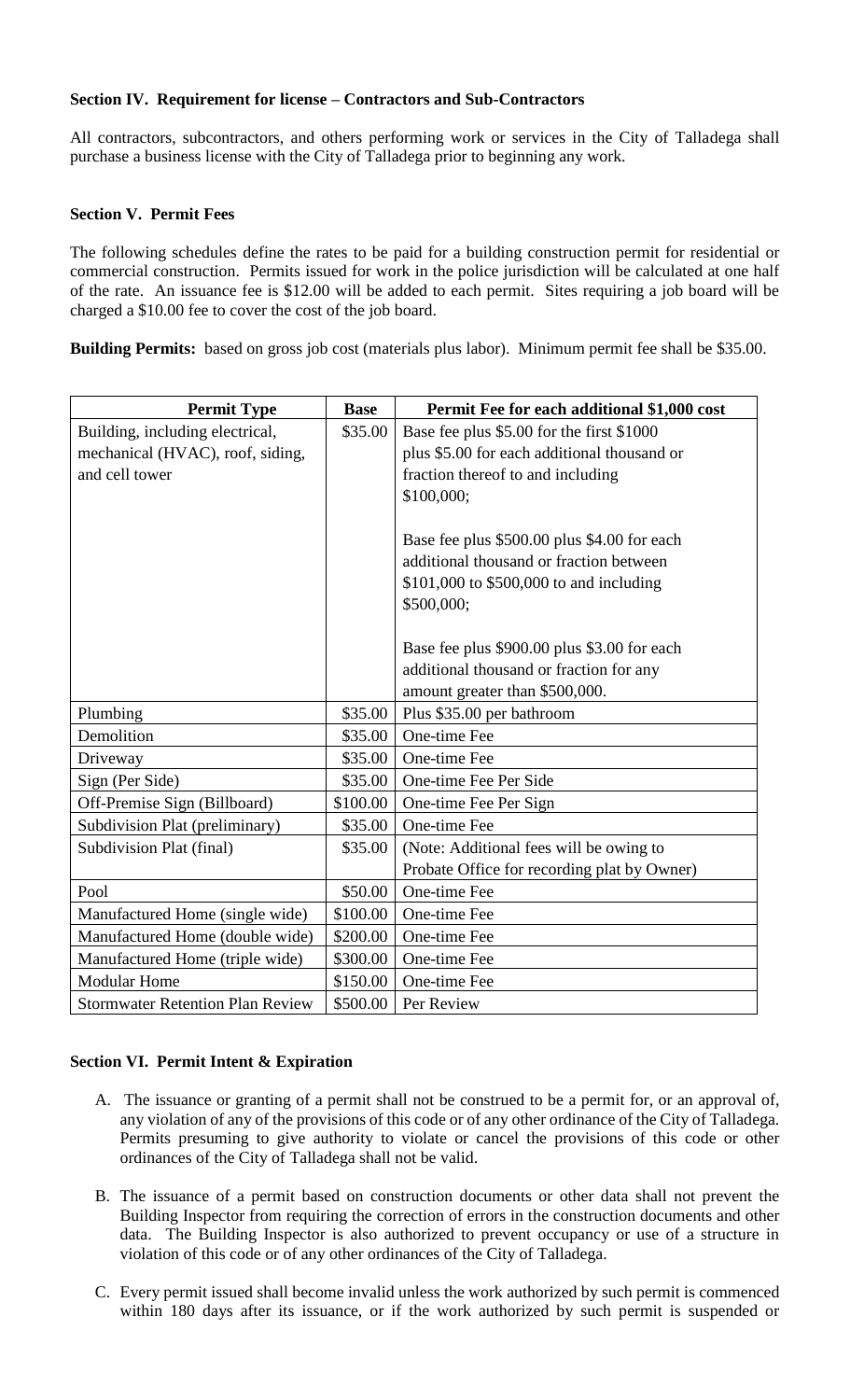abandoned for a period of 180 days after the time the work is commenced. The Building Inspector is authorized to grant, in writing, one or more extensions of time, for periods not more than 180 days each. The extension shall be requested in writing and justifiable care demonstrated in completing the construction within the time allowed. In such case of expiration of time of the permit, no fees shall be refunded.

## **Section VII. Permit Request and Job Site Requirements**

The following requirements shall be adhered to prior to beginning any work:

*Permit request requirements, to be submitted to the Building Inspector or his/her designee:*

- A. A completed City of Talladega permit application.
- B. The required number of complete building plans: residential one (1); commercial three (3).
- C. A copy of the plat or site plan indicating the proposed location of the structure to be built on the site.
- D. Approval from the county health department for an approved septic tank and field lines if the structure is to be in an area in which public sewer is not available unless the structure will not require a septic tank and field lines.
- E. All curb cuts require approval by the Building Inspector prior to the work being performed. All curb cuts along any State right-of-way require a permit from the Alabama Department of Transportation (ALDOT).

*Job Site Requirements:*

- F. The building permit shall be displayed in a prominent place on the building site.
- G. Toilet facilities for workers, employees, subcontractors, and others are required to be placed on site at the beginning of construction unless such facilities are otherwise available.
- H. A complete list of all contractors, subcontractors, suppliers, or others that will be providing labor, contract services or materials to the job site must be provided to the Building Inspector, to include the complete name, business name, address and phone numbers, and contract amount prior to the permit issuance or 3 days from hiring, whichever first occurs.
- I. Road cuts for utilities of any type are prohibited.
- J. Spillage on the public roadway of materials of any kind shall be removed immediately and may be subject to an assessment for hazard materials clean up and removal by City of Talladega employees.
- K. Trash bins, dumpsters, receptacles, and similar storage units for trash and garbage shall be located in a suitable and safe location and shall be sufficient size for trash and garbage that will likely be generated by the project. Location of such trash bins on the street is prohibited.
- L. Mud, dirt, or gravel shall not be tracked onto the public roadway from the site.
- M. In no event shall the project create a drainage problem for the adjacent land owners. A certified engineer's drainage plan may be required. All surface water runoff and control of silt from the worksite shall be maintained by the contractor.
- N. Work sites are to be kept in an orderly and clean manner.

#### **Section VIII. Stop Work Order**

Upon notice from the Building Inspector that work on any building or structure is being prosecuted contrary to the provisions of this ordinance or in an unsafe and dangerous manner, such work shall be immediately stopped. The stop work order shall be in writing and shall be given to the owner of the property involved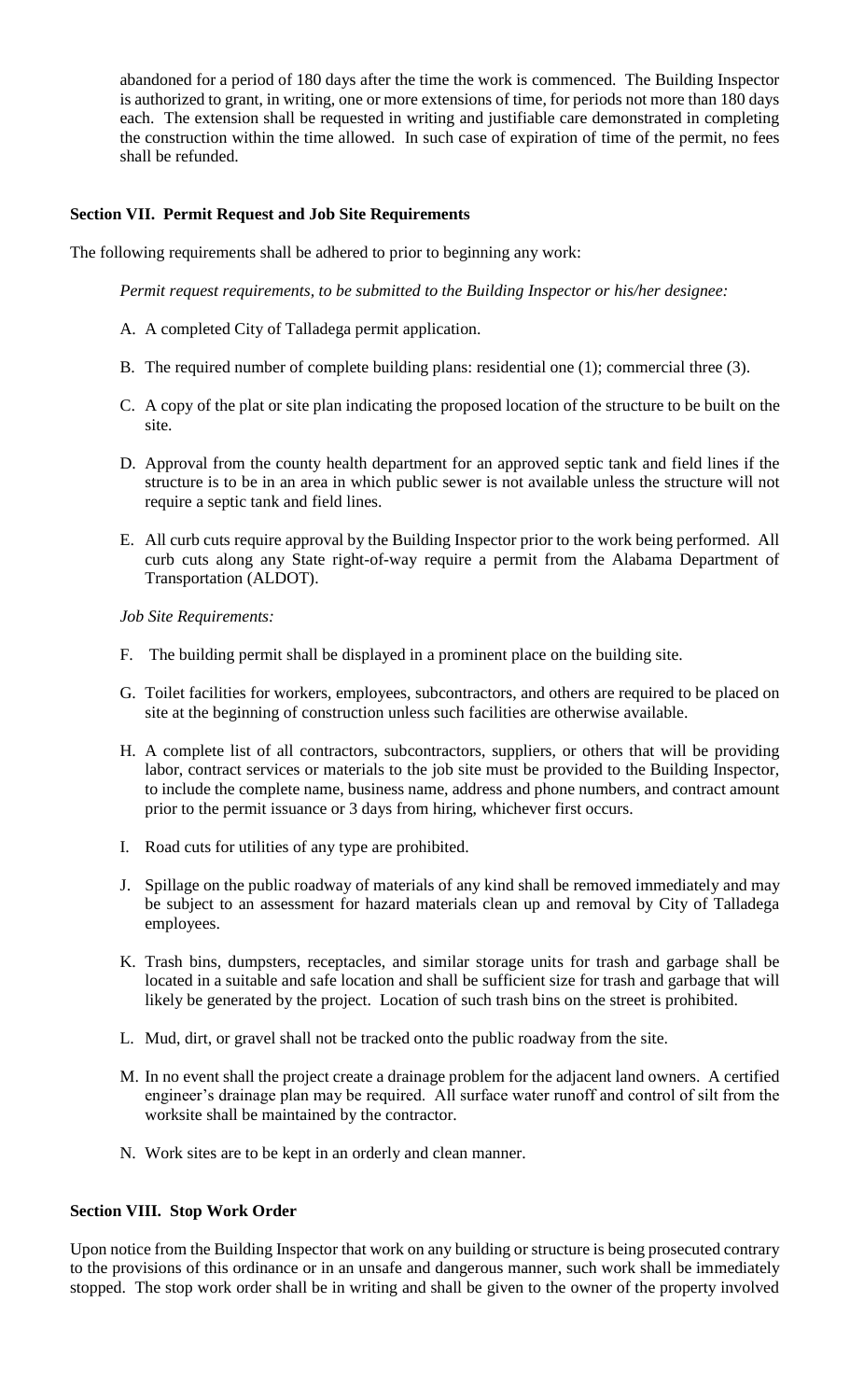or to the owner's agent or to the person doing the work and shall state the conditions under which work will be permitted to resume

Any person who shall continue any work in or about the structure after having been served with a stop work order, except such work as that person is directed to perform by the Building Inspector to remove a violation or unsafe condition, shall be subject to penalties as prescribed by law.

## **Section IX. Roads Used by Contractors**

Any contractor in the performance of work, contract, or other activities shall be responsible for damage to any street or roadway in the City of Talladega. Contractors at all times shall take appropriate action to prevent mud, dirt, or gravel from being tracked onto a public street or roadway. Track type equipment shall not be driven on City of Talladega streets or roadways without taking appropriate action to prevent damage to the roadway. Any work that requires disturbance of a public roadway shall be repaired in a professional manner, that being: dense grade base being utilized; appropriate compaction; and resurfacing with similar or superior wearing surface. Contractors shall at all times prevent the spillage of material on to the public roadway or streets. If a spillage occurs the contractor shall take immediate action to remove the material. Contractors purchasing concrete shall instruct the delivery driver that the truck and equipment are to be cleaned on site or at an approved site. The drainage ditch bordering the public roadway is not an approved site for cleaning concrete trucks or equipment after delivery of concrete. A performance bond may be required for the use of municipal streets.

## **Section X. Utility Service Connections**

There shall be no temporary or permanent utility service hookup for water, sewerage, or electrical service until such time that a building permit has been issued by the Building Inspector. Electrical service shall only be provided by a licensed electrical service provider. An electrical service provider shall not permit electrical current to pass through its metering device to its customer's structure until such time that the customer displays to the electrical service provider the building permit issued by the Building Inspector. All electrical hookups to the electrical service provider's metering device must be performed by a licensed electrician who must hold an electrical permit issued by the City of Talladega Building Inspector.

### **Section XI. Exemptions**

- A. A building permit shall not be required for construction of facilities owned by the State of Alabama or a subdivision thereof, Talladega County, or the Talladega City the Board of Education.
- B. A building permit shall not be required for the erection, enlargement, or alteration of any residential building in the police jurisdiction of the City of Talladega.
- C. A building permit shall not be required for the erection, enlargement, or alteration of any building upon any farm in the police jurisdiction of the City of Talladega for the use of any farmer, provided the building is not a school, church, auditorium, or other building intended for the assembly or occupancy of people.

### **Section XII. Penalties**

Any person, firm, corporation, contractor, subcontractor who shall erect or attempt to erect a structure or any construction for which a permit is required, located within the corporate limits or the police jurisdiction, by whatever name called, without first obtaining a permit for construction and providing the information required for the issuance of a permit from the City of Talladega shall be in violation of this ordinance. Any person, firm, corporation, contractor, subcontractor who shall begin work without first obtaining the required permit(s) shall result in the responsible party being assessed double the regular permit fee.

Under conviction of violating any provisions of this ordinance the fine shall be not less than one hundred dollars nor more than five hundred dollars and or imprisonment for not more than six months at the discretion of the municipal judge.